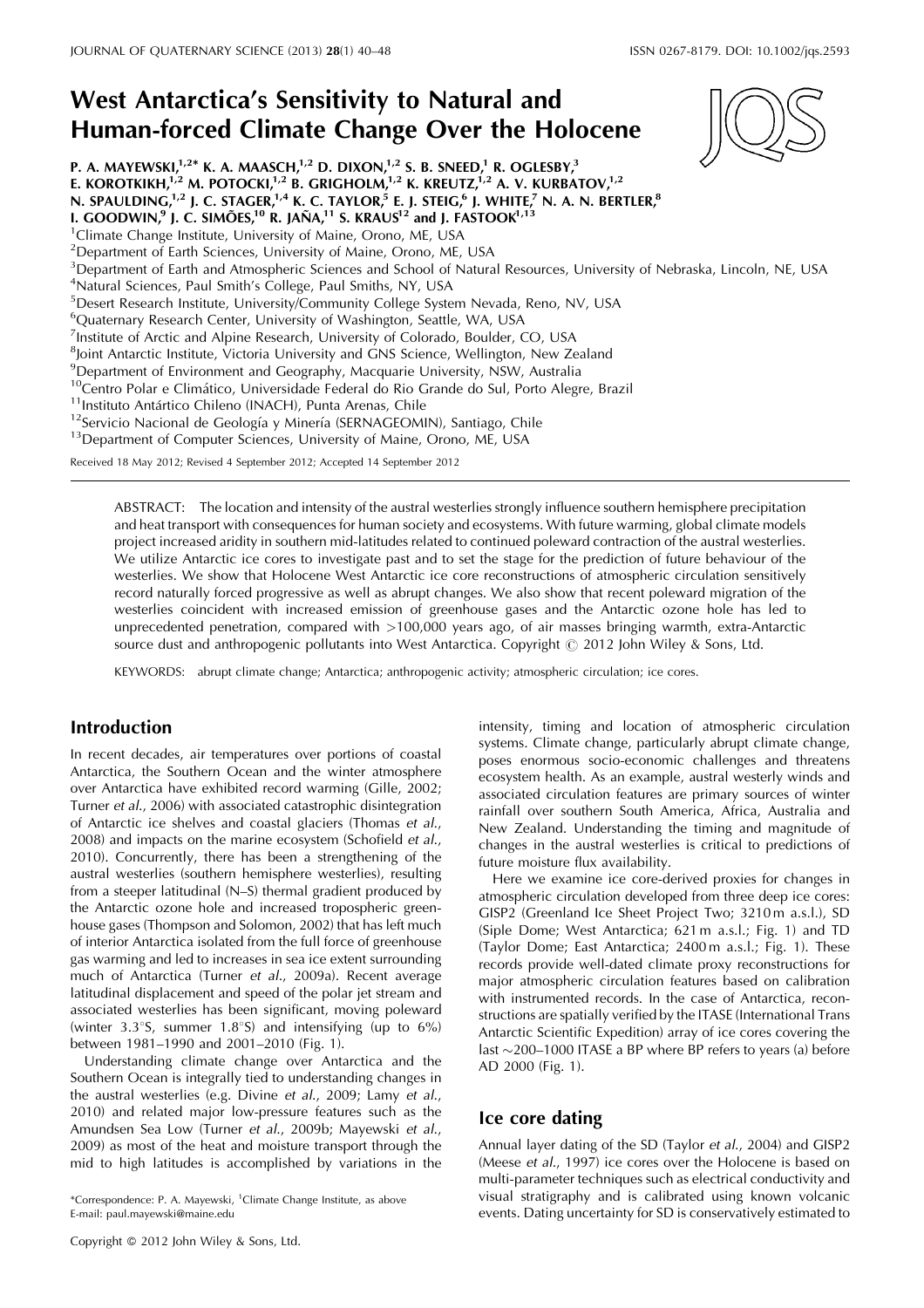

Figure 1. Location of Siple Dome (SD), Taylor Dome (TD), Byrd (B) and ITASE ice cores plus winter and summer range of the polar front associated with the austral westerlies and the Amundsen Sea Low. ASL refers to the general region encompassed by the Amundsen Sea Low. Also shown are the polar jet stream during summer (SJS) and winter (WJS) averaged over AD 1981–1990 (dashed) and AD 2001–2010 (solid). Jet position was estimated by identifying maxima of the 10 year average zonal wind for a latitude–height cross-section at each longitude of the NCEP reanalysis. Winter jet is at 200 mb and summer jet at 250 mb. Dots over Antarctica represent the location of International Trans Antarctic Scientific Expedition (ITASE) ice core sites used in this paper.

be  $<$  5% from 0 to 2300 (SD a BP) and  $\sim$  5% for the interval 2300–8600 (SD a BP) (Taylor et al., 2004; Brook et al., 2005). The reported dating uncertainty for GISP2 Holocene is 1% from 0 to 3289 (GISP2 a BP) and 2% from 3289 (GISP2 a BP) to the beginning of the Holocene (Meese et al., 1997). The TD major chemistry record covers the Holocene, but with a resolution similar to SD and GISP2 only for the last  $\sim$ 3000 a. Vertical strain data available for the upper 130 m of the TD core (Hawley et al., 2002) coupled with tephra analyses yield a timescale for the last 1300 a with an estimated dating uncertainty of 2–3% (Hawley et al., 2002). Dating of the deglacial portion of the TD record at 15 800 (TD a BP) was adjusted to 17 800 (TD a BP) based on  $Ca^{2+}$  concentration tuning to the Dome C deep ice core (Mulvaney et al., 2000). Annual layer dating for the ITASE ice core array is based on multi-parameter techniques including volcanic horizon calibration and is verified spatially across the West Antarctic ITASE ice core array (Dixon et al., 2005).

## Ice core–instrumented climate calibrations

We focus on co-registered (multiple measurements from the same sample) soluble ion concentrations using ion chromatography techniques identical to those described for the analysis of the GISP2 Holocene record (Mayewski et al., 1997) and a numerical algorithm (O'Brien et al., 1995) to estimate the marine sea-salt (ss) contribution and non-sea-salt (nss) continental dust contributions. We use the sea-salt species (represented by  $ssNa^{+}$ ) and the continental dust species (represented by nssK<sup>+</sup> and nssCa<sup>2+</sup>) to reconstruct the marine and continental source air masses, respectively, transported to SD, GISP2, TD and ITASE ice core sites. We use the marine productivity sourced methylsulfonate (MS<sup>-</sup>) as a proxy for sea

ice extent. All values are reported as concentration rather than accumulation rate-adjusted flux to avoid confounding resultant values with accumulation rate multipliers that are significantly less precise than the chemical measurements. In support of this approach we note that no statistically meaningful associations have been identified that would allow sufficient understanding of the association between deposition style, snow accumulation rate and chemical concentration in our previous studies related to GISP2, TD, SD and ITASE ice cores, and hence the use of concentration (e.g. Dixon et al., 2005).

Annually resolved ITASE, SD and GISP2 major ion time series were calibrated to modern instrumental climate records to develop atmospheric circulation proxy records as discussed below. Spatial representativeness of the instrumental calibrations is supported by multiple core calibrations available from the ITASE ice core array.

# $ssNa<sup>+</sup>$  proxy for atmospheric circulation

As all  $ssNa<sup>+</sup>$  is marine in origin concentrations in surface snow decrease with distance from the ocean, elevation above sea level and reduced intensity of transport (Legrand and Mayewski, 1997; Bertler et al., 2005; Sneed et al., 2011).

For GISP2, instrumental atmospheric surface pressure data over the North Atlantic and Asia from 1899 to 1987 were compared with annual GISP2  $ssNa^{+}$  and  $nssK^{+}$  series to identify source regions and pressure–chemistry associations (Meeker and Mayewski, 2002). High (low) values of GISP2 ssNa<sup>+</sup> are significantly related ( $\sim$ 75% of the variance of the shared first empirical orthogonal function) to below (above) average surface pressure in the Icelandic Low region of the North Atlantic. High (low)  $nssK^+$  is statistically associated with higher (lower) average surface pressure in the Siberian High region.

Levels of  $ssNa<sup>+</sup>$  in the SD ice core are significantly influenced by the strength of the Amundsen Sea Low, a semipermanent low-pressure system (Fig. 1) such that the linear correlation explains 25% of the ssNa<sup>+</sup> variance ( $P < 0.001$ ) (Kreutz et al., 2000). This association is shown in the correlation of SD  $ssNa<sup>+</sup>$  with Amundsen Sea surface pressure derived from the 2.5° latitude–longitude European Centre for Medium-Range Weather Forecasts numerical operational analyses and with the spring southern hemisphere Trans-Polar Index, a measure of Amundsen Sea Low strength over the period AD 1903–1994 (Kreutz et al., 2000). SD surface pressure/ice core comparisons are spatially significant over much of West Antarctica as demonstrated using the ITASE ice core array such that when pressure is deeper (shallower) in the Amundsen Sea Low region (significantly correlated to  $\sim$ 10 mb of change),  $ssNa<sup>+</sup>$  concentrations increase (decrease) (Kaspari et al., 2005).

Sources of  $ssNa<sup>+</sup>$  in Antarctic ice cores are also attributed to sea-salt spray from the open ocean and hence ice core ssNa<sup>+</sup> is interpreted as a proxy of atmospheric circulation over open marine sources.  $ssNa<sup>+</sup>$  is also present in 'frost-flowers' precipitated from the surface of freshly formed sea ice in coastal ice core sites (Rankin et al., 2000). Studies over larger spatial areas such as West Antarctica using the ITASE cores suggest that frost-flower source  $ssNa<sup>+</sup>$  is localized to sites immediately adjacent to sea ice and has a minimal contribution to SD ssNa<sup>+</sup> (Kaspari et al., 2005). Ultimately, the ssNa<sup>+</sup> reaching SD, assuming surface elevation remains constant, is associated with surface pressure in adjacent marine areas (Kreutz et al., 2000; Kaspari et al., 2005) and the question of whether the source of this  $ssNa<sup>+</sup>$  is from the open ocean or the sea ice surface does not impact the use of ice core  $ssNa<sup>+</sup>$  as a proxy for atmospheric circulation.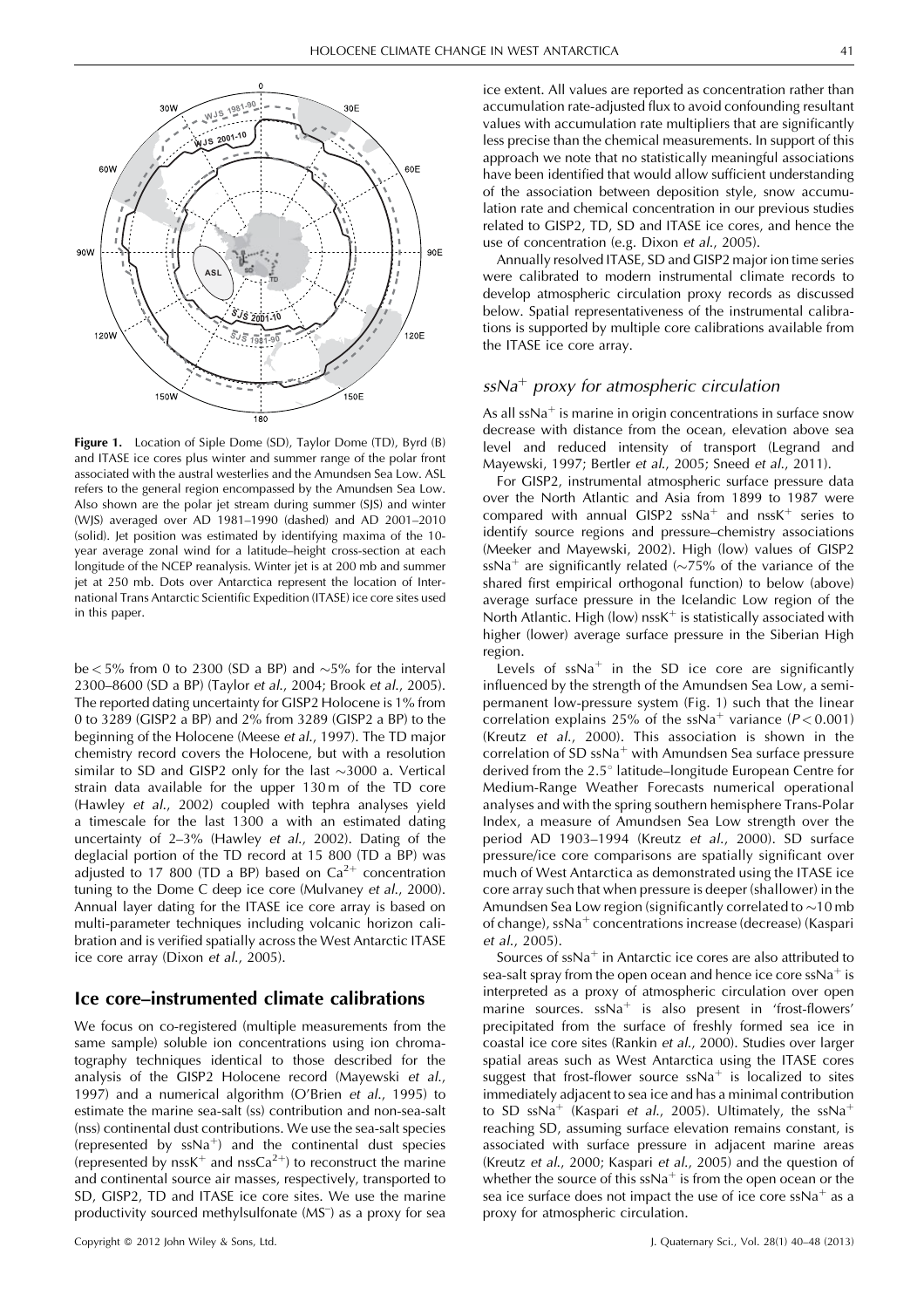# $ssNa^{+}$ , nss $SO_{4}^{+}$  and MS proxies for sea ice extent

Using results stemming from the ITASE ice core array plus data from ice cores from the South Pole and Siple Dome, Sneed et al. (2011) investigated the use of MS– as a proxy for Antarctic sea ice extent (SIE). Significant correlations greater than 90% exist between MS– and mean SIE. Ice core–SIE calibrations also reveal that MS– is associated with distance from the coast  $(r = -0.42, P < 0.001$  (Bertler *et al.*, 2005) and SIE ( $r = 0.82$ ,  $P < 0.01$  for an ice core close to TD) (Welch et al., 1993).

# nssK<sup>+</sup> and nssCa<sup>2+</sup> proxies for atmospheric circulation

Source regions for crustal dust tracers such as  $nssK^{+}$  and nss $Ca^{2+}$  reaching Antarctica include: South America, Australia, New Zealand, South Africa and the ice-free areas of Antarctica. East Antarctic ice cores such as TD are believed to receive the majority of their crustal dust species from South America (Delmonte et al., 2004). SD, because of its low elevation and position adjacent to the Amundsen Sea Low, is dominated by dust transported and mixed through the troposphere by the westerlies crossing Australia, New Zealand, South Africa and South America. Ice core–instrumental record calibration suggests that nss $Ca^{2+}$  is transported in the troposphere to SD and West Antarctica by the austral circumpolar zonal winds (Yan et al., 2005). Intensification of the austral westerlies is therefore conducive to an increase in terrestrial dust transport to SD.

A recently developed climate proxy for dust-laden northerly air mass incursions (NAMIs) into central and western West Antarctica is based on the examination of 21 ITASE ice core nssCa<sup>2+</sup> records (Dixon et al., 2011a). SD and West Antarctic ITASE nss $Ca^{2+}$  is associated with modern changes in the austral westerlies and the Amundsen Sea Low revealed through correlation with the annual 850-mb zonal wind field in the area of the polar vortex ( $r = > 0.45$ ,  $P < 0.01$ ) resulting in a proxy for NAMIs containing extra-Antarctic dust (Dixon et al., 2011a). The recent decadal rise in nss $Ca^{2+}$  at the more coastal ITASE sites is unprecedented for at least the last 200 a and is consistent with intensification of and the poleward contraction of the austral westerlies (Dixon et al., 2011a) produced as a consequence of anthropogenic source greenhouse gas-induced warming and Antarctic ozone depletion (Thompson and Solomon, 2002). HYSPLIT air mass trajectory modeling and empirical orthogonal factor analysis combining atmospheric circulation reanalyses and dust loading records (Dixon et al., 2011a) demonstrate that extra-Antarctic dusts reside in the austral westerlies belt for many days before entering West Antarctica through Amundsen Sea Low invasions (Dixon et al., 2011a). The same authors demonstrate the importance of atmospheric circulation as the dominant factor controlling nssCa<sup>2+</sup> concentrations in West Antarctica, surpassing the influence of drying in source regions as a source for the recent rise in nssCa<sup>2+</sup>.

We realize that ice core–instrumental calibrations may not always be stationary (Marshall et al., 2009) and that calibrations with modern climate reanalysis data do not always imply constancy over the past, but we feel that it is: (i) essential to calibrate ice core records to develop climate proxies and that a large degree of constancy can be assumed as the basic physics of the climate system remains unchanged over time, and (ii) ice core climate calibrations can be tested by comparing consistency using multiple proxies and multiple ice cores as we do in this paper.

Together the GISP2, SD and TD ice cores provide a framework for assessing major periods of climate variability on a bi-polar transect from the North Atlantic (GISP2) to the South Pacific and West Antarctica (SD), as well as incorporating the boundary between the Transantarctic Mountains and the East Antarctic plateau (TD).

# West Antarctic climate diverges

To set the stage for understanding Holocene climate we first examine the last  $\sim$  100 000 a using GISP2, SD and TD. Figure 2 shows that multi-millennial-scale variability in marine source seasalt (ssNa<sup>+</sup>) and terrestrial source dusts (nssCa<sup>2+</sup> and nssK<sup>+</sup>) is similar in structure over much of the glacial portion of the records as previously demonstrated (Yiou et al., 1997; Mulvaney et al., 2000). In general, high concentrations of sea salts and continental dusts and significant millennial-scale variability characterize the last glacial period, followed during the Holocene by lower concentrations as climate variability is reduced, temperatures rise and continental dust sources decrease with rising sea level and increased moisture transport. There is, however, a marked difference in trend for West Antarctica (SD) and coastal East Antarctica (TD) compared with the North Atlantic (GISP2) starting  $\sim$ 9000–10 000 (SD a BP). Notably SD and TD ssNa<sup>+</sup> start to increase at this time while GISP2 ssNa<sup>+</sup> values remain level (Figs 2 and 3).

We suggest that the increase in marine air mass intrusion into West Antarctica (SD) and coastal East Antarctica (TD) is related to the ice dynamics/geographically controlled deglaciation of the Ross Sea Embayment previously described using glacial geologic features (Conway et al., 1999). Both are coincident with an increase in atmospheric  $CO<sub>2</sub>$  (Fig. 3) which probably at this time, as it does today, led to changes in ice surface elevation and ice sheet extent through warming. As a consequence of this deglaciation the near circularity of the Antarctic ice sheet was disrupted between 12 000 and 5500 a BP as demonstrated by ice sheet model reconstructions (Fig. 4). During this period the Ross Sea Embayment became sufficiently prominent to significantly influence the inland penetration of the Amundsen Sea Low as is the case today (Lachlan-Cope et al., 2001).

As change in SD ssNa<sup>+</sup> plays a major role in our interpretation we provide additional validation for its role as an indicator of atmospheric circulation intensity and distance to an open ocean source (southward/northward migration of the ice front in the Ross Embayment) as follows.  $ssNa<sup>+</sup>$ concentrations in Antarctic snow are controlled by elevation above and distance from the ocean (Bertler et al., 2005) and strength of transport as noted previously (Kreutz et al., 2000; Kaspari et al., 2005). Elevation and distance inland to SD and TD have changed markedly since the deglaciation of the Ross Sea region (Fig. 4). To estimate the 'absolute maximum' lowering of the ice surface in the region of SD, assuming all  $ssNa<sup>+</sup>$  change is due to elevation and therefore account for the elevation component of  $ssNa<sup>+</sup>$  change over time, we compare SD ssNa<sup>+</sup> concentration  $\sim$ 10 000 (SD a BP) with that of the highest value before the first major drop in SD  $ssNa<sup>+</sup>$  in the Holocene at  $\sim$ 1000 (SD a BP) (Fig. 3). To calculate the 'absolute maximum' we use the Bertler et al. (2005) relationship developed from the ITASE spatial array of multiyear surface snow samples for  $ssNa<sup>+</sup>$  and elevation where: elevation (in m a.s.l.) = -495  $\times$  ln[ssNa<sup>+</sup> (in p.p.b.)] + 4028  $(r = -0.63, P < 0.001)$ . Concentrations of ssNa<sup>+</sup> at  $\sim$ 10 000 and 1000 a are consistent with current values for  $ssNa<sup>+</sup>$  found at elevations close to 2100 and 1650 m a.s.l., respectively, yielding an 'absolute maximum' drop in surface elevation of  $\sim$ 450 m to the present as SD today is at 621 m a.s.l. This is consistent with an estimate of  $\sim$ 350 m developed from a twodimensional, full-stress, thermo-mechanical flow model (Price et al., 2007) if all of the change in concentration is related to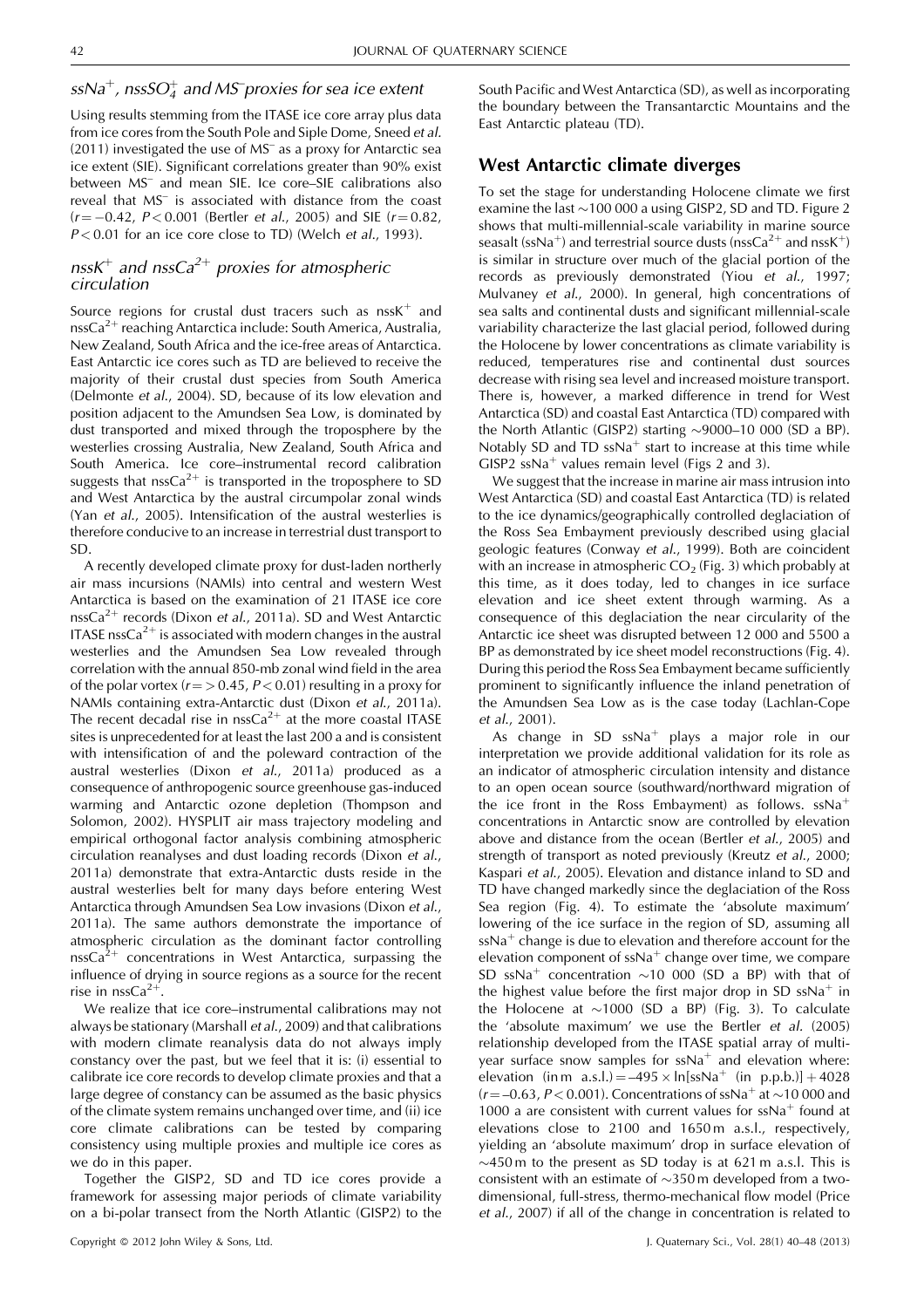

Figure 2. The last ~100 000 a of SD, GISP2 and TD ice core ssNa<sup>+</sup>, nssK<sup>+</sup> and nssCa<sup>2+</sup> (all in p.p.b.) with raw data (gray) and robust smoothing spline (Meeker et al., 1995) (black).

change in ice surface elevation. The Price et al. (2007) model invokes thinning  $\sim$  14 000–15 000 (SD a BP) and we suggest based on the Conway et al. (1999) reconstruction that there was minimal impact at SD until the rise in SD ssNa<sup>+</sup>  $\sim$ 10 000 (SD a BP).

As of  $\sim$  6000 (TD a BP) the increase in TD MS<sup>-</sup>(Fig. 3) reveals a decrease in distance to the coast as the Ross Embayment continued to open and increase in SIE at the expense of grounded ice. Previous examination of TD and other East Antarctic ice cores suggests that  $\sim$  5700 (TD a BP) marks the onset of a period of lower temperatures and expanded SIE throughout much of East Antarctica continuing through the Holocene (Steig et al., 1998). In addition, temperature trends based on the  $\delta^{18}$ O-temperature association diverge for SD (West Antarctica) and TD East Antarctica

as of  $\sim$  6000 (SD a BP) (Fig. 3). We suggest that the rise in  $\delta^{18}$ O SD and further inland in West Antarctica, based on the Byrd ice core record (Masson et al., 2000), occurred in response to an increase in relatively warm marine air entering West Antarctica as a decrease in distance of transport alone without warming would probably bring more negative  $\delta^{18}O$ labeled air to SD, which would if anything reduce trends. The  $\delta^{18}O$  rise is associated with continued retreat of grounded ice and lowering of ice surface elevations over the Ross Embayment coincident with  $CO<sub>2</sub>$  and  $CH<sub>4</sub>$  rise while East Antarctica remained relatively isolated from invading marine air. The same condition exists today, as evident by the relatively low  $ssNa<sup>+</sup>$  levels (minimal marine air mass penetration) characterizing East Antarctica (Bertler et al., 2005).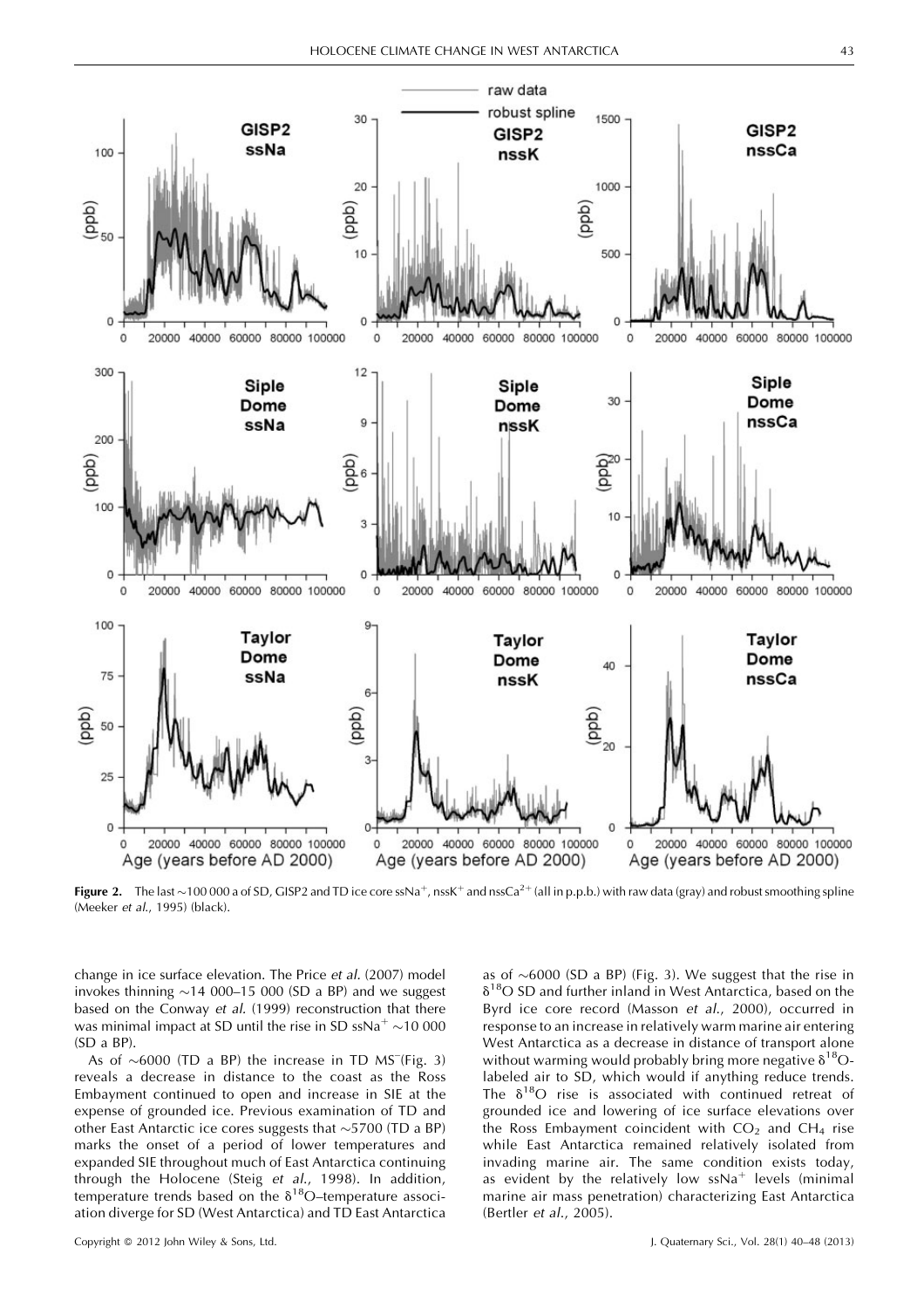

Figure 3. Raw (gray) and robust spline (black) time-series for SD  $ssNa<sup>+</sup>$  and nssCa<sup>2+</sup> and for TD MS<sup>-</sup> (Steig et al., 1998) covering the last 12 000 (SD and TD a BP) in addition to  $CO<sub>2</sub>$  (Indermuhle et al., 1999), CH<sub>4</sub> (Blunier *et al.*, 1998), SD  $\delta^{18}O$  (‰) and TD  $\delta^{18}O$  (‰) (Steig et al., 1998) and grounding-line retreat relative to the present Siple Coast at 3200, 6800 and 7600 cal a BP (black dots) in the Ross Embayment (Conway et al., 1999).

Increased levels of SD and West Antarctic ITASE nss $Ca^{2+}$  are associated with recent poleward migration of the austral westerlies (NAMIs) (Dixon et al., 2011a). However,  $\sim$ 9000–10 000 until  $\sim$ 5500 (SD a BP) is also a period of high NAMI (increased SD and TD nss $Ca^{2+}$ ) (Fig. 3). This period of higher NAMI resulted from the weaker thermal gradient and consequent increased meridional flow and greater inland penetration produced during relatively warm conditions prior to  $\sim$  5500 (SD and TD a BP) over East Antarctica [as represented by TD  $\delta^{18}$ O (Steig *et al.*, 1998)]. ~5500 (SD a BP) starts a marked decline in NAMI occurrence (decreased SD and TD nssCa<sup>2+</sup>) coincident with the first major rise in CH<sub>4</sub> and continued rise of  $CO<sub>2</sub>$  and associated warming (Fig. 3) and increase in summer and winter insolation at  $60^{\circ}$ S (Mayewski et al., 2004). The thermal gradient across the edge of the polar vortex steepened at this time in response to warming of northerly regions, resulting in intensification of zonal flow and blocking of NAMIs. This steepened thermal gradient also resulted in divergence in temperature trends between West and East Antarctica isolating East Antarctica from warmer marine air masses. The dramatic divergence in East compared with West Antarctic temperatures demonstrates the impact of progressive polar contraction of the austral westerlies and increasing influence of the Amundsen Sea Low associated with Ross Sea Embayment deglaciation.

By  $\sim$ 5500 (SD a BP) West Antarctic and East Antarctic climate operate differently such that warming, ice loss and marine air mass invasion characterize West Antarctica while cooling dominates East Antarctica. This is similar to the situation in recent decades (Turner et al., 2009b) except that the austral westerlies and associated lows were displaced notably farther north  $\sim$  5500 (SD a BP) than today.

### Holocene atmospheric reorganization

Detailed examination of the Holocene GISP2 chemistry record reveals marked periods of elevated marine ( $ssNa<sup>+</sup>$ ) and continental (nssK<sup>+</sup>, nssCa<sup>2+</sup>) source chemical species (Fig. 5) indicative of strengthening of both the Icelandic Low and the Siberian High (Meeker and Mayewski, 2002), respectively, and overall intensification of atmospheric circulation over the North Atlantic (O'Brien et al., 1995; Mayewski et al., 1997). Increases in SD  $ssNa<sup>+</sup>$  (strengthening of the Amundsen Sea Low) and increases in SD nss $K^+$  (extra-Antarctic air mass intensification) correspond to the major Holocene climate change events (Mayewski et al., 2004) noted in GISP2  $ssNa<sup>+</sup>$ and nssK<sup>+</sup> centered on  $\sim$ 8200,  $\sim$ 5700,  $\sim$ 2900, and  $\sim$ 400 (SD and GISP2 a BP) (Fig. 5). GISP2 and SD nss $Ca^{2+}$  proxies for general intensification and/or proximity of the westerlies (O'Brien et al., 1995) are synchronous within dating errors at  $\sim$ 5700 and  $\sim$ 600 (SD and GISP2 a BP) (Fig. 5).

Timing, global distribution and association with major climate forcings (insolation,  $CO<sub>2</sub>$ ,  $CH<sub>4</sub>$ , solar variability and volcanic aerosols) of all of the foregoing events is demonstrated in an examination of 50 globally distributed paleoclimate time series (Mayewski et al., 2004) and other studies (e.g. Renssen et al., 2005; Bentley et al., 2009) that do not include SD. Ice core proxies for the Amundsen Sea Low (SD  $ssNa^{+}$ ) and the Icelandic Low (GISP2  $ssNa^{+}$ ) and westerlies (GISP2 and SD nssCa<sup>2+</sup>) in the South Pacific and North Atlantic, respectively, reveal similar event timing, within dating errors, and similar abrupt onset and decay in ssNa<sup>+</sup>, nssK<sup>+</sup> and nssCa<sup>2+</sup> for events centered on  $\sim$  5700,  $\sim$  8200 and  $\sim$  400 (SD and GISP2 a BP) (Fig. 5). The close correspondence presented here for events from two ice core records (SD and GISP2) of similar dating quality and climate proxy calibration emphasizes the Arctic– Antarctic similarity of these events, supporting the significant forcing influence of solar variability (O'Brien et al., 1995; Mayewski et al., 2004, 2006). The TD record is not as well resolved and dated as SD and GISP2, but does demonstrate the significantly more subdued climate signature characteristic of East Antarctic ice core records (Fig. 5). The most prominent events in TD ssNa<sup>+</sup>, nssK<sup>+</sup> and nssCa<sup>2+</sup> are centered at  $\sim$ 8200,  $\sim$ 2900 and  $\sim$ 400 (TD a BP).

The most recent 2000 a in the SD and GISP2 glaciochemical records are the most highly resolved  $(< 2.5$  years per sample) portions in both records and the most accurately dated (Meese et al., 1997; Taylor et al., 2004). The most recent 1300 a in the TD record has relatively comparable resolution and dating (Steig et al., 1998). As such, SD, GISP2 and TD provide a critical test for assessing timing and phasing of climate change over the last 2000 a where dating is highly precise and accurate.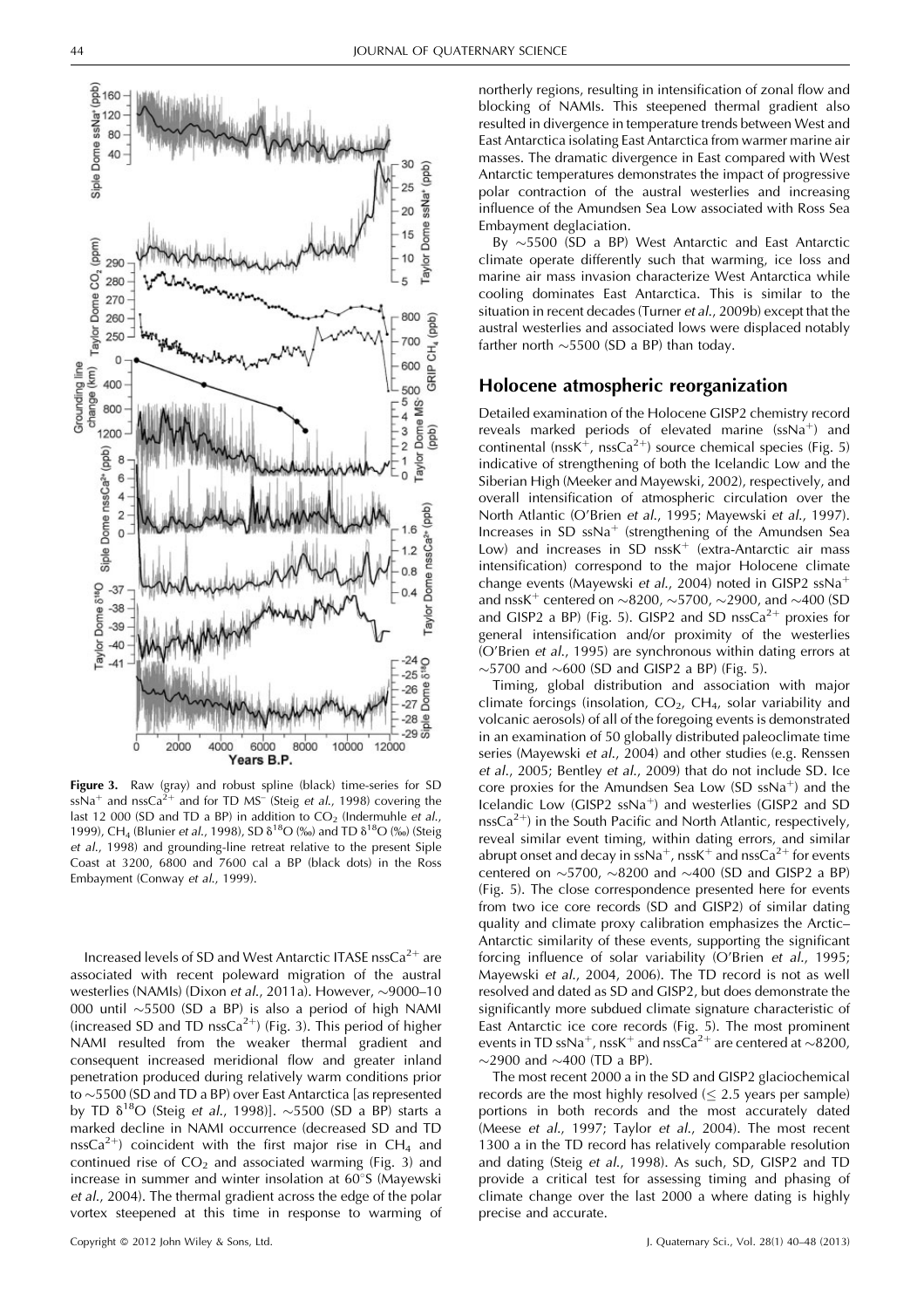

Figure 4. Antarctic ice sheet surface reconstructions demonstrating the decrease in extent of the ice sheet and the evolution of the Amundsen Sea Low for the periods 20 000, 12 000 and 5500 a BP generated using the University of Maine Ice Sheet Model (UMISM). The time slices shown here are from the spin-up runs of the SeaRISE (Sea-level Response to Ice Sheet Evolution) experiments. The model was run from 30 000 a BP to the present to provide time zero initial conditions for various perturbation runs attempting to assess the contribution to global sea level from Greenland and Antarctica. The data sets (bedrock topography, mass balance, surface temperature, geothermal flux, etc.) were provided by the SeaRISE community collected by Jesse Johnson at the University of Montana from various sources and are available at http://websrv.cs.umt.edu/isis/index.php/SeaRISE\_Assessment.

The term Little Ice Age (LIA) is used to describe the most dramatic, pre-industrial era, change in temperature of the last 2000 a and one of the most prominent climate events of the last 5000 a (Mayewski et al., 2004). New data from the Ross Sea sector of East Antarctica suggest that Antarctic sea and land surface temperatures were lower at this time (Bertler et al., 2011).

In the GISP2 record the LIA is marked by the abrupt  $\left($  < 2.5 a) rise in nssK<sup>+</sup>  $\sim$  600 (GISP2 a BP), followed by abrupt (<2.5 a) rise in ssNa<sup>+</sup>  $\sim$ 30 a later, then by an abrupt rise in nssCa<sup>2+</sup> another 10 a later marking, respectively and progressively, the onset of intensification of the Siberian High, the Icelandic Low and general zonal (boreal westerlies) flow (O'Brien et al., 1995; Meeker and Mayewski, 2002; Mayewski and Maasch, 2006). The intensification of the Amundsen Sea Low (as indicated by SD ssNa<sup>+</sup>), of NAMIs (SD nssCa<sup>2+</sup>) and of SD nssK<sup>+</sup> starts  $\sim$ 1000–1500 (SD a BP), which is about 400–900 (SD a BP) before the intensification of atmospheric circulation over the North Atlantic (Mayewski and Maasch, 2006; Fig. 5). There is, however, a prominent break in SD  $ssNa<sup>+</sup>$  background levels coincident with the  $\sim$  600 (SD a BP) abrupt event onset in the GISP2 record (Mayewski and Maasch, 2006; Fig. 5). The rise in SD ssNa<sup>+</sup>  $\sim$  600 (SD a BP) appears less prominent as it is superimposed on a longer trend of SD  $ssNa<sup>+</sup>$  rise (Mayewski and Maasch, 2006; Fig. 5). The TD  $ssNa<sup>+</sup>$  record shows a rise similar in timing and structure to SD  $ssNa<sup>+</sup>$  associated with penetration of marine air masses into the Ross Embayment (Fig. 5).

Unlike SD ssNa<sup>+</sup> and SD nssCa<sup>2+</sup>, SD nssK<sup>+</sup> increases abruptly  $\sim$ 400 (SD a BP), nearly 200 a after the abrupt rise in GISP2 nssK<sup>+</sup> and GISP2 nssCa<sup>2+</sup> (Fig. 5). Therefore, NAMIs containing  $nssK<sup>+</sup>$  source dust did not enter West Antarctica until  $\sim$ 400 (SD a BP). TD nssK<sup>+</sup> and nssCa<sup>2+</sup> do not rise until after the middle of the 20th century (Fig. 5), suggesting an even greater delay of dust-laden air masses into East Antarctica.

As of  $\sim$ 400 (SD a BP), nssCa<sup>2+</sup> and ssNa<sup>+</sup> operate inversely, suggesting stronger (weaker) westerlies and a shallower (deeper) Amundsen Sea Low until the last few decades. At this time SD nssCa<sup>2+</sup> and SD ssNa<sup>+</sup> operate more synchronously, intensifying and weakening in concert (Mayewski and Maasch, 2006), as the austral polar vortex and westerlies contract southward anchoring the Amundsen Sea Low closer to coastal West Antarctica. In the last few decades as the

westerlies and Amundsen Sea Low continue to contract southward, air masses laden with extra-Antarctic source dusts ( $nssCa<sup>2+</sup>$ ) have started to impact TD (Fig. 5).

In summary, the GISP2 (North Atlantic) and SD (South Pacific) ice core records are characterized by a near-coincident abrupt onset of atmospheric intensification  $\sim$  600 (GISP2 and SD a BP) that in the case of SD is superimposed on a longer term decay of the Ross Embayment ice sheet.

# Implications for the future

In recent decades, levels of TD nssCa<sup>2+</sup> and SD nssCa<sup>2+</sup> and SD nss $K^+$  are amongst the highest in the Holocene (Figs 3 and 5), demonstrating notable penetration of NAMIs into West Antarctica and coastal East Antarctica as the polar vortex and associated westerlies contract poleward (Fig. 1). NAMIs entering West Antarctica (SD nssCa<sup>2+</sup>) increase as of  $\sim$ 150– 200 (ITASE a BP) (Dixon et al., 2011a) coincident with the onset of anthropogenic rise in greenhouse gases. The increase is unparalleled for the last  $\sim$  5500 (SD a BP) prior to which NAMI events were prevalent in Antarctica because the thermal gradient across the edge of the polar vortex was weaker allowing NAMI penetration. In addition, SD  $ssNa<sup>+</sup>$  levels of the last 1000 (SD a BP) are the highest in the  $\sim$ 100 000-year-long SD ice core record (Fig. 2). Furthermore, current temperatures inferred from SD  $\delta^{18}O$  are the highest in the SD record (ACCE, 2009). Finally, as a consequence of anthropogenic source emissions and increase in NAMIs, trace elements such as lead, cadmium and uranium have risen in the Antarctic atmosphere over recent decades (Dixon et al., 2011b) exceeding even warm analog (Eemian interglacial) natural source trace element levels (Korotkikh et al., 2011), further demonstrating the unique state of climate over Antarctica and the Southern Ocean over the last few decades (Turner et al., 2009b; Mayewski et al., 2009).

Antarctic climate variability is a product of changes in  $CO<sub>2</sub>$ , CH4, insolation and stratospheric ozone [related photochemically to solar irradiance (Shindell et al., 1999; Mayewski et al., 2006)] and, as of the advent of CFCs (chlorofluorocarbons), human source stratospheric ozone destruction in the southern hemisphere (Thompson and Solomon, 2002). All of the foregoing play a significant role in the intensity and location of major atmospheric circulation patterns by forcing changes in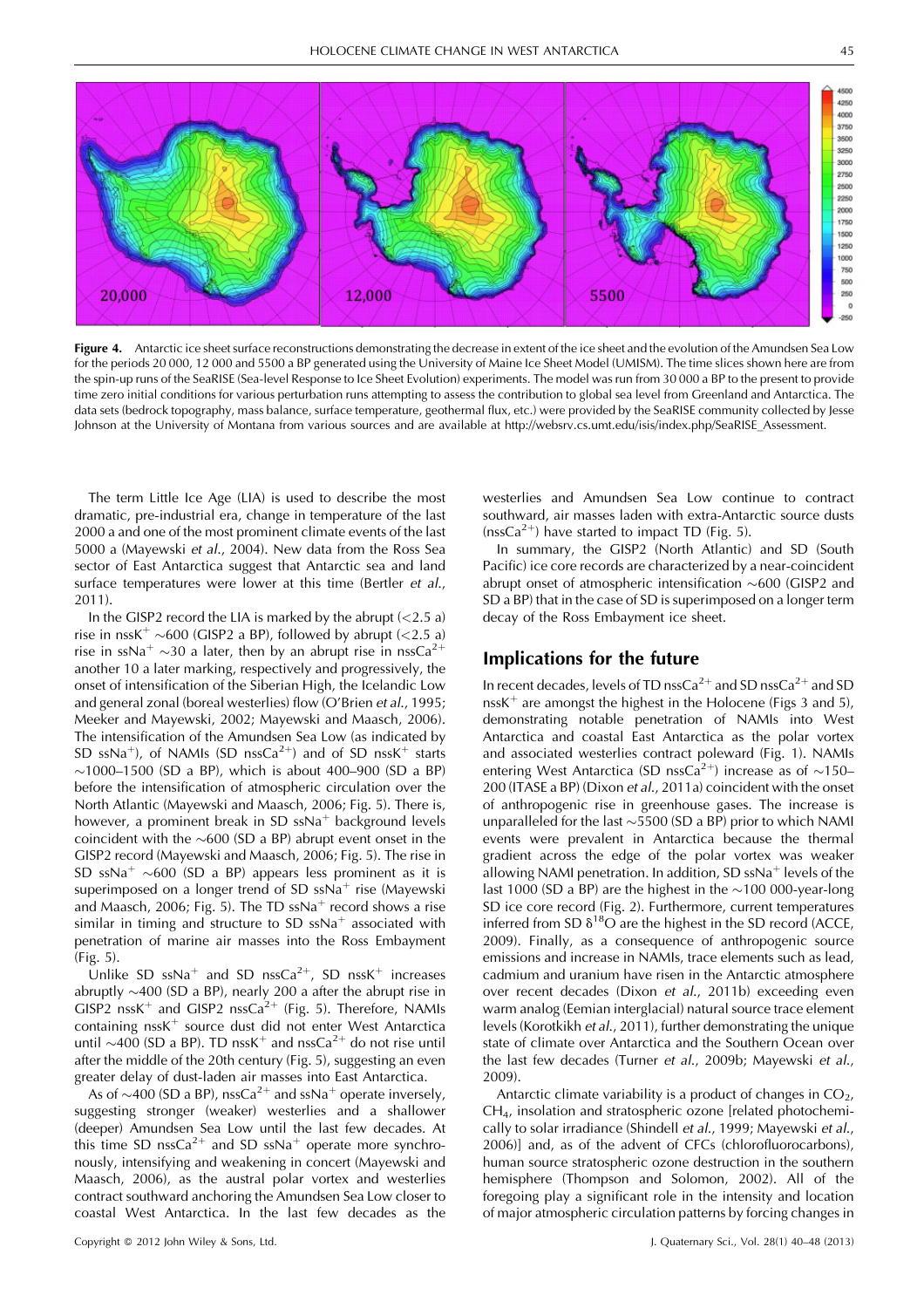

**Figure 5.** The last 12000 a BP of ice core ssNa<sup>+</sup>, nssK<sup>+</sup> and nssCa<sup>2+</sup> from GISP2, SD and TD shown with raw data (gray line), 100-year Gaussian filter (thin black line), and low tension scale robust spline (heavy black line). Arrows and dotted vertical lines mark the general timing of the Holocene climate change events seen in GISP2 and in a globally distributed array of paleoclimate records (Mayewski et al., 2004). Arrows mark periods of abrupt climate change (years to several years).

the thermal gradient of the atmosphere with consequent redistribution of heat and moisture. Understanding past variability in the position and intensity of the austral zonal westerlies and associated features such as the Amundsen Sea Low offers a tool for reconstructing climate variability over the Antarctic, the Southern Ocean, the southern hemisphere and globally. Paleo-reconstructions reveal dramatic expansions/ contractions of the polar vortex and changes in intensity of circulation associated with the polar vortex over glacial/ interglacial and millennial scales (Mayewski et al., 1997; Shulmeister et al., 2004; Shevenell et al., 2011) and impacts on precipitation variability during the Holocene throughout Africa, Asia and South America (Stager and Mayewski, 1997; Gasse, 2000).

Changes in the extent and duration of the polar vortex continue to play out today with the added impetus derived from human forcing of this system (Seidel et al., 2008). As indicated by the SD nssCa<sup>2+</sup> NAMI proxy record, changes in the strength of the austral westerlies and associated lows can start and end abruptly, within several years, superimposed on a polar vortex that has been contracting poleward in the region of West Antarctica over the Holocene as indicated by SD ssNa<sup>+</sup> (Fig. 3).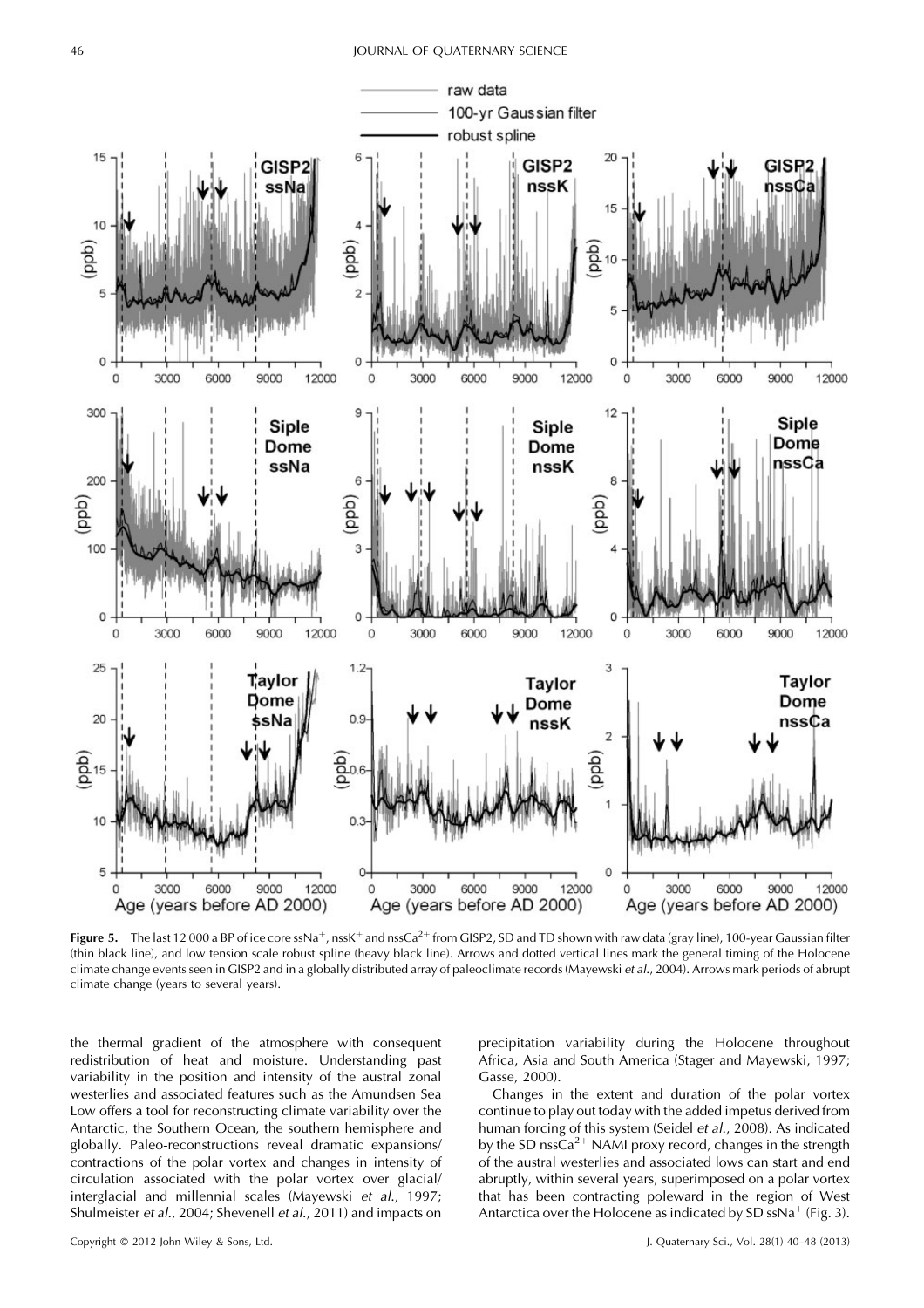The current state of West Antarctic climate is anomalous relative to the last  $\sim$ 100 000 a, meaning the polar vortex and westerlies are at their maximum southerly extent, allowing warm marine air in addition to extra-continental source dustladen air into West Antarctica.

Most global and regional climate models suggest that poleward retreat of the austral westerlies will result from continued greenhouse warming during this century (Shulmeister et al., 2004). Based on our results we suggest that continued greenhouse warming coupled with future healing of the Antarctic ozone hole will probably weaken the thermal gradient across the polar vortex, resulting potentially in abrupt disruptions to atmospheric circulation over the mid to high latitudes of at least the southern hemisphere. The implications of such changes are serious. As an example, winter storms borne on the austral westerlies are a major source of precipitation over southernmost Africa, Australia, New Zealand and South America and poleward migration of the northern margin of the westerlies tends to decrease rainfall in these regions (Shulmeister et al., 2004; Reason and Rouault, 2005; van Ommen and Morgan, 2010; Lamy et al., 2012; Stager et al., 2012). These findings and our investigations point to the likelihood that the drying trend will continue in these regions and to the possibility that there will be in the future abrupt transitions in the continued poleward migration of the westerlies.

Acknowledgements. This research was supported by National Science Foundation Office of Polar Programs grants (0096305, 9316564, 0096299, 0424589, 0439589, 063740, 063650 and 0837883) and Brazilian National Council for Scientific and Technological Development part of the Brazilian Antarctic Program (PROAN-TAR), and the Chilean Antarctic Institute (INACH) and Fundación CEQUA. We gratefully acknowledge support from: the Polar Ice Coring Office (University of Alaska Fairbanks), Ice Core Drilling Services (University of Wisconsin Madison), the 109<sup>th</sup> Air National Guard (Scotia, New York), Chilean Air Force (FACH), Raytheon Polar Services, the National Ice Core Laboratory (NICL), analytical contributions from the Climate Change Research Center (University of New Hampshire) and E. A. Meyerson (Climate Change Institute), ice core drilling by M. Wumkes (Glacier Data), M. Gerasimov and M. Waskiewicz (Ice Core Drilling Services and the Polar Ice Coring Office), and our GISP2, Siple Dome, Taylor Dome and ITASE colleagues. GISP2, Siple Dome, Taylor Dome and ITASE are archived at National Climatic Data Center (NCDC).

Abbreviations. ITASE, International Trans Antarctic Scientific Expedition; LIA, Little Ice Age; NAMIs, northerly air mass incursions; nss, non-sea-salt; SIE, sea ice extent; ss, sea-salt.

## References

- Bentley MJ, Hodgson DA, Smith JA, et al. 2009. Mechanisms of Holocene paleoenvironmental change in the Antarctic Peninsula region. The Holocene 19: 51–69.
- Bertler NAN, Mayewski PA, Aristarain A, et al. 2005. Snow chemistry across Antarctica. Ann. Glaciol. 41(1): 167–179.
- Bertler NAN, Mayewski PA, Carter L. 2011. Cold conditions in Antarctica during the Little Ice Age–Implications for abrupt climate change mechanisms. Earth Planet. Sci. Lett. DOI: 10.1016/ j.epsl.2011.05.021.
- Blunier T, Chappellaz J, Schwander J, et al. 1998. Asynchrony of Antarctic and Greenland climate change during the last glacial period. Nature 394: 739–743.
- Brook EJ, White JWC, Schilla ASM, et al. 2005. Timing of millennialscale climate change at Siple Dome, West Antarctica, during the last glacial period. Quaternary Sci. Rev. 24: 1333–1343.
- Conway H, Hall BL, Denton GH, et al. 1999. Past and future groundingline retreat of West Antarctic Ice Sheet. Science 286: 280–283.
- Delmonte B, Petit J-R, Andersen KK, et al. 2004. Dust size evidence for opposite regional atmospheric circulation changes over East Antarctica during the last climatic transition. Climate Dynamics 23: 427– 438.
- Divine DV, Koc N, Isaksson E, et al. 2009. Holocene Antarctic climate variability from ice and marine sediment cores: Insights on oceanatmosphere interaction. Quaternary Science Reviews 29: 303–312.
- Dixon DA, Mayewski PA, Goodwin I, et al. 2011a. An ice-core proxy for northerly air mass incursions into West Antarctica. Int. J. Climatol. DOI: 10.1002/joc.2371.
- Dixon DA, Mayewski PA, Korotkikh E, et al. 2011b. A spatial framework for assessing current conditions and monitoring future change in the chemistry of the Antarctic Atmosphere. The Cryosphere Discuss. 5: 1–66. DOI: 10.5194/tcd-5-1-2011.
- Dixon DA, Mayewski PA, Kaspari SD, et al. 2005. A 200-year sulfate record from 16 Antarctic ice cores and associations with Southern Ocean sea ice extent. Ann. Glaciol. 41: 155–166.
- Gasse F. 2000. Hydrological changes in the African tropics since the Last Glacial Maximum. Quaternary Science Reviews 19: 189–211.
- Gille ST. 2002. Warming of the Southern Ocean since the 1950s. Science 95(5558): 1275–1277.
- Hawley RL, Waddington ED, Morse DL, et al. (2002) Dating firn cores by vertical strain measurements, J. Glaciol. 48: 401–406.
- Indermuhle A, Stocker TF, Joos F, et al. 1999. Holocene carbon-cycle dynamics based on  $CO<sub>2</sub>$  trapped in ice at Taylor Dome, Antarctica. Nature 398: 121–126.
- Kaspari S, Mayewski PA, Dixon D, et al. 2005. Sources and transport pathways for marine aerosol species into West Antarctica. Ann. Glaciol. 41: 1–9.
- Kreutz KJ, Mayewski PA, Pittalwala II, et al. 2000. Sea-level pressure variability in the Amundsen Sea region inferred from a West Antarctic glaciochemical record. J. Geophys. Res. 105: 4047–4059.
- Korotkikh EV, Mayewski PA, Handley MJ, et al. 2011. The last interglacial as represented in the glaciochemical record from Mount Moulton Blue Ice Area, West Antarctica. Quat. Sci. Rev. 30: 1940–1947. DOI: 10.1016/j.quascirev.2011.04.020.
- Lachlan-Cope TA, Connolley WM, Turner JT. 2001. The role of the nonaxisymmetric Antarctic orography in forcing the observed pattern of variability of the Antarctic climate. Geophys. Res. Lett. 28: 4111– 4114.
- Lamy F, Kilian R, Arz HW, et al. 2010. Holocene changes in the position and intensity of the southern westerly belt. Nature Geosci 3: 695–699.
- Legrand M, Mayewski PA. 1997. Glaciochemistry of Polar ice cores: a review. Rev. Geophys. 35: 219–243. DOI: 10.1029/96RG03527.
- Marshall GJ, Batista SD, Naik SS, et al. 2009. Analysis of a regional change in the sign of the SAM-temperature relationship in Antarctica. Climate Dynamics. DOI: 10.1007/s00382-009-0682-9.
- Masson V, Vimeux F, Jouzel J, et al. 2000. Holocene climate variability in Antarctica based on 11 ice-core isotopic records. Quat. Res. 54: 348–358.
- Mayewski PA, Meeker LD, Twickler MS, et al. 1997. Major features and forcing of high-latitude northern hemisphere atmospheric circulation using a 110,000-year long glaciochemical series. J. Geophys. Res. 102: 26, 345-26, 366.
- Mayewski PA, Rohling EE, Stager JC, et al. 2004. Holocene climate varibility. Quaternary Res. 62(3): 243-255.
- Mayewski PA, Maasch K, Yan Y, et al. 2006. Solar forcing of the polar atmosphere. Ann. Glaciol. 41: 147–154.
- Mayewski PA, Maasch KA. 2006. Recent warming inconsistent with natural association between temperature and atmospheric circulation over the last 2000 years. Clim. Past Discuss. 23: 327–355.
- Mayewski PA, Meredith M, Summerhayes C, et al. 2009. State of the Antarctic and Southern Ocean Climate System (SASOCS). Rev. Geophys. 47: DOI: 10.1029/2007RG000231.
- Meeker LD, Mayewski PA. 2002. A 1400 year long record of atmospheric circulation over the North Atlantic and Asia. The Holocene 12: 257–266.
- Meeker LD, Mayewski PA, Bloomfield P. 1995. A new approach to glaciochemical time series analysis. In Ice Core Studies of Biogeochemical Cycles, NATO ASI Series, vol. 130, RJ Delmas ed. Berlin; Springer: 383–400.